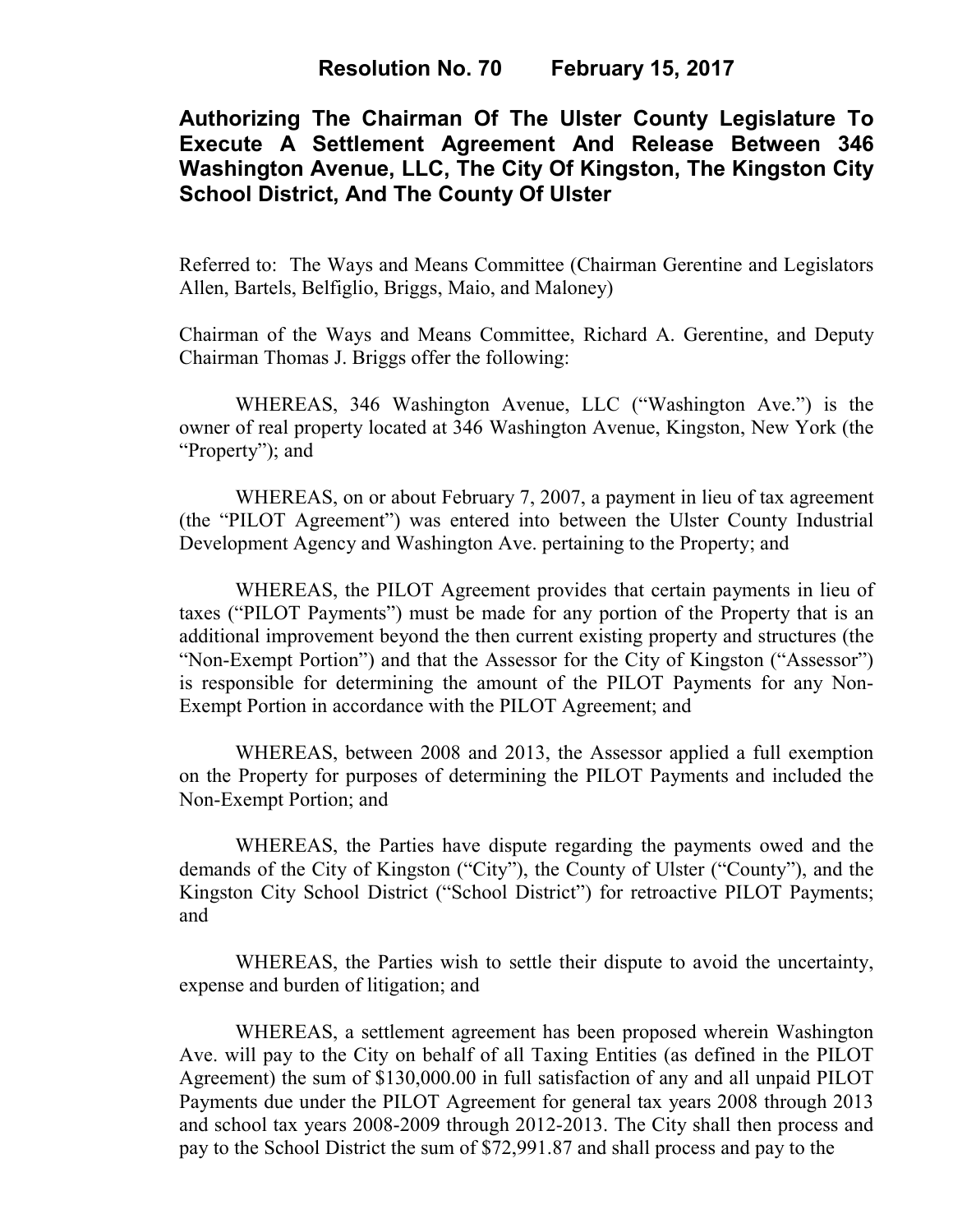### **- Page 2 -**

### **Resolution No. 70 February 15, 2017**

## **Authorizing The Chairman Of The Ulster County Legislature To Execute A Settlement Agreement And Release Between 346 Washington Avenue, LLC, The City Of Kingston, The Kingston City School District, And The County Of Ulster**

County \$12,507.07 as its applicable share (if any) as required by the PILOT Agreement; now, therefore, be it

RESOLVED, that the Chairman of the Ulster County Legislature is hereby authorized to execute a settlement agreement and release, and any amendments thereto as well as any and all additional documents necessary, between 346 Washington Avenue, LLC, the City Of Kingston, the Kingston City School District, and the County of Ulster in relation to litigation and claims for back taxes owed for real property located at 346 Washington Avenue, Kingston, New York for the years 2008 through 2013 in the form as filed with the Clerk of the Legislature, or as modified with the approval of the County Attorney,

and moves its adoption.

#### ADOPTED BY THE FOLLOWING VOTE:

AYES: 19 NOES: 0 (Absent: Legislators Gerentine, Maio, Roberts and Ronk)

Passed Committee: Ways and Means on February 7, 2017

FINANCIAL IMPACT: \$12,507 – ADDITIONAL REVENUE